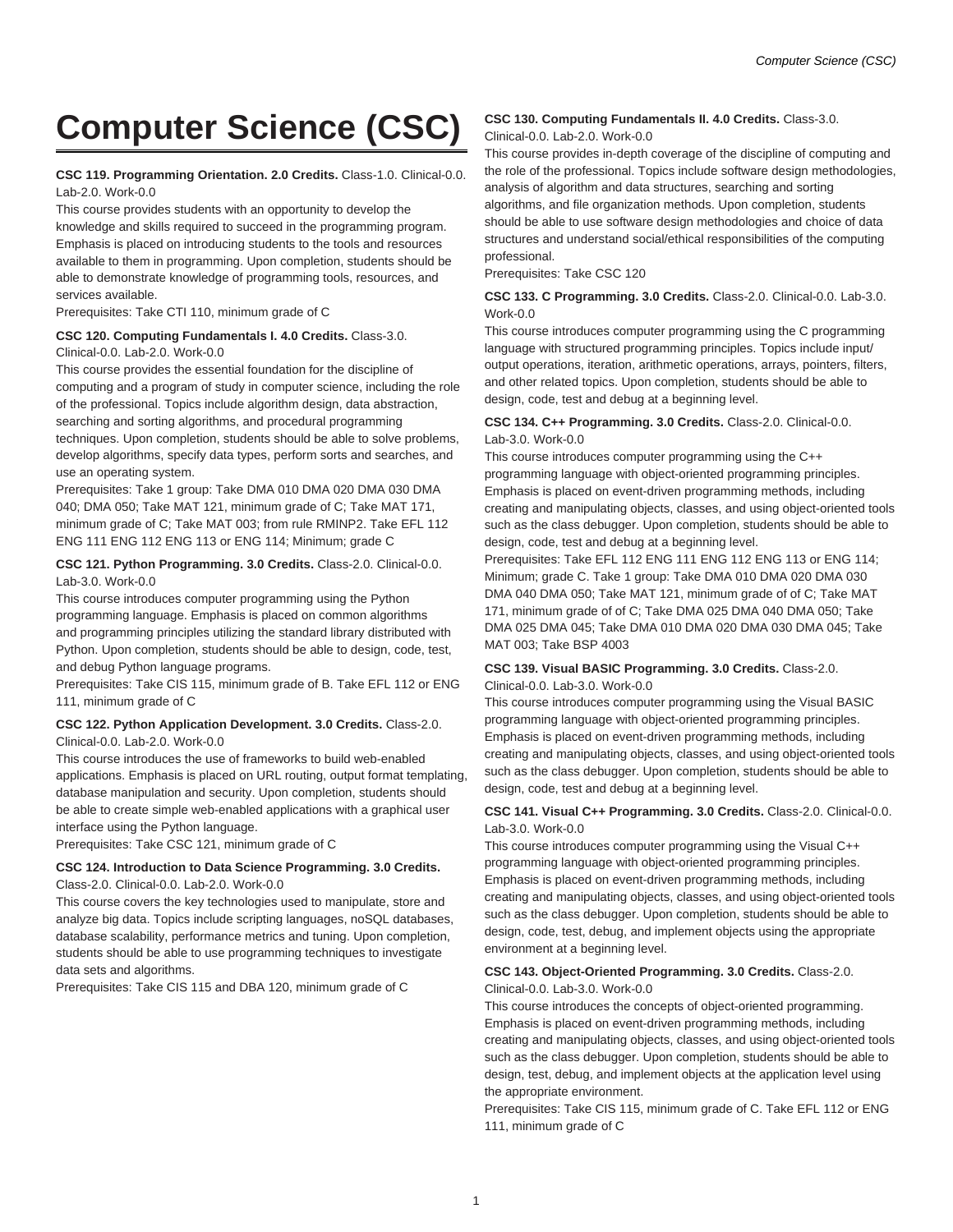**CSC 151. JAVA Programming. 3.0 Credits.** Class-2.0. Clinical-0.0. Lab-3.0. Work-0.0

This course introduces computer programming using the JAVA programming language with object-oriented programming principles. Emphasis is placed on event-driven programming methods, including creating and manipulating objects, classes, and using object-oriented tools such as the class debugger. Upon completion students should be able to design, code, test, debug JAVA language programs.

Prerequisites: Take CSC 120 or CIS 115, minimum grade of B

**CSC 152. SAS. 3.0 Credits.** Class-2.0. Clinical-0.0. Lab-3.0. Work-0.0 This course introduces the fundamentals of SAS programming. Emphasis is placed on learning basic SAS commands and statements for solving a variety of data processing applications. Upon completion, students should be able to use SAS data and procedure steps to create SAS data sets, do statistical analysis, and general customized reports.

Prerequisites: Take CIS 115, minimum grade of C

#### **CSC 153. C# Programming. 3.0 Credits.** Class-2.0. Clinical-0.0. Lab-3.0. Work-0.0

This course introduces computer programming using the C# programming language with object-oriented programming principles. Emphasis is placed on event-driven programming methods, including creating and manipulating objects, classes, and using object-oriented tools such as the class debugger. Upon completion, students should be able to design, code, test, debug, and implement objects using the appropriate environment at the beginning level.

Prerequisites: Take 1 group: Take DRE 097 or DRE 098; Take ENG 111, minimum grade of C; Take ENG 002. Take CSC 143, minimum grade of C

#### **CSC 154. Software Development. 3.0 Credits.** Class-2.0. Clinical-0.0. Lab-2.0. Work-0.0

This course covers the fundamentals of software development. Emphasis is placed on the full spectrum of team software development methodologies, software development project management, version control, issue tracking, regression testing, automated build and deployment. Upon completion, students should be able to work in a team environment and apply software development methodologies and software quality assurance principles.

Prerequisites: Take CTI 110, minimum grade of C

#### **CSC 174. Server-Side Javascript. 3.0 Credits.** Class-2.0. Clinical-0.0. Lab-2.0. Work-0.0

This course introduces the use of JavaScript in the server environment to build server-side applications. Topics include asynchronous programming, connecting to other machines, testing, and connecting to different databases. Upon completion, students should be able to create serverside applications using JavaScript applications.

Prerequisites: Take CIS 115 WEB 110, minimum grade of C

#### **CSC 221. Advanced Python Programming. 3.0 Credits.** Class-2.0. Clinical-0.0. Lab-2.0. Work-0.0

This course introduces advanced computer programming using the Python programming language. Emphasis is placed on the advanced programming concepts including advanced algorithms and programming principles utilizing standard and third party library tools. Upon completion, students should be able to design, code, test, and debug advanced Python language programs.

Prerequisites: Take CSC 121, minimum grade of C

#### **CSC 234. Advanced C++ Programming. 3.0 Credits.** Class-2.0. Clinical-0.0. Lab-3.0. Work-0.0

This course is a continuation of CSC 134 using the C++ programming language with standard programming principles. Emphasis is placed on advanced arrays/tables, file management/processing techniques, data structures, sub-programs, interactive processing, sort/merge routines, and libraries. Upon completion, students should be able to design, code, test, debug and document programming solutions. Prerequisites: Take CSC 134

#### **CSC 241. Advanced Visual C++ Programming. 3.0 Credits.** Class-2.0. Clinical-0.0. Lab-3.0. Work-0.0

This course is a continuation of CSC 141 using the Visual C++ programming language with object-oriented programming principles. Emphasis is placed on event-driven programming methods, including creating and manipulating objects, classes, and using object-oriented tools such as the class debugger. Upon completion, students should be able to design, code, test, debug, and implement objects using the appropriate environment.

Prerequisites: Take CSC 141

#### **CSC 249. Data Structure & Algorithms. 3.0 Credits.** Class-2.0. Clinical-0.0. Lab-3.0. Work-0.0

This course introduces the data structures and algorithms frequently used in programming applications. Topics include lists, stacks, queues, dequeues, heaps, sorting, searching, mathematical operations, recursion, encryption, random numbers, algorithm testing, and standards. Upon completion, students should be able to design data structures and implement algorithms to solve various problems.

Prerequisites: Take CSC 151, minimum grade of C

#### **CSC 251. Advanced JAVA Programming. 3.0 Credits.** Class-2.0. Clinical-0.0. Lab-3.0. Work-0.0

This course is a continuation of CSC 151 using the JAVA programming language with object-oriented programming principles. Emphasis is placed on event-driven programming methods, including creating and manipulating objects, classes, and using object-oriented tools such as the class debugger. Upon completion, students should be able to design, code, test, debug, and implement objects using the appropriate environment.

Prerequisites: Take CSC 151, minimum grade of C

#### **CSC 253. Advanced C# Programming. 3.0 Credits.** Class-2.0. Clinical-0.0. Lab-3.0. Work-0.0

This course is a continuation of CSC 153 using the C# programming language with object-oriented programming principles. Emphasis is placed on event-driven programming methods, including creating and manipulating objects, classes, and using object-oriented tools such as the class debugger. Upon completion, students should be able to design, code, test, debug, and implement objects using the appropriate environment.

Prerequisites: Take CSC 153

#### **CSC 256. Software Quality Assurance. 3.0 Credits.** Class-2.0. Clinical-0.0. Lab-2.0. Work-0.0

This course covers the principles, concepts and processes of software testing. Topics include testing technologies, static techniques, test design techniques, and test management. Upon completion, students should be able to design and implement software testing plans and procedures throughout the software life cycle.

Prerequisites: Take CSC 151, minimum grade of B